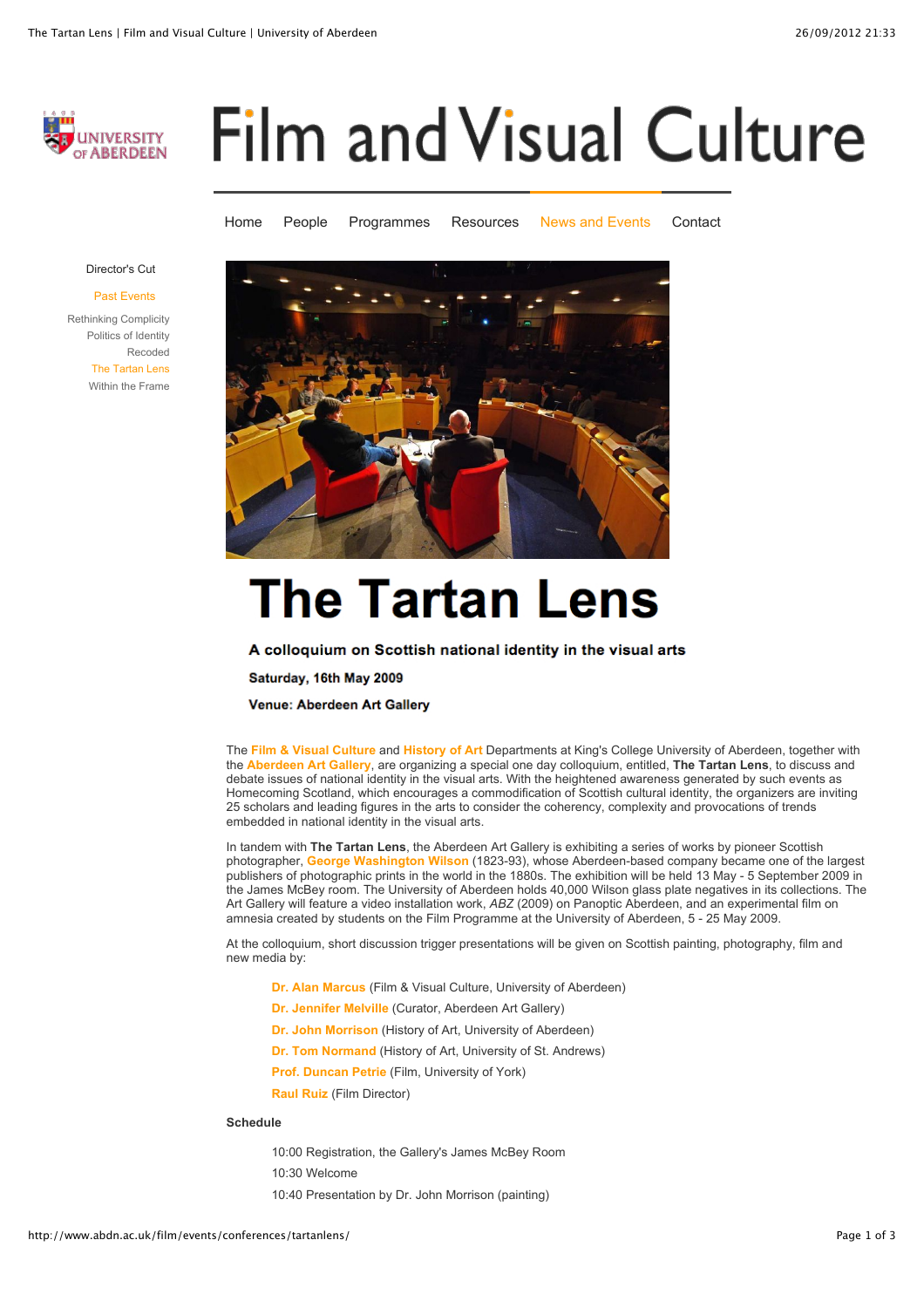11:00 Group discussion 11:30 coffee 11:50 Presentation by Dr. Tom Normand (photography) 12:10 Group discussion 12:50 Lunch at HMT Foyer 2:10 Presentation by Prof. Duncan Petrie (film) 2:30 Group discussion 3:00 coffee 3:20 Presentation by Dr. Jennifer Melville (new media) 3:40 Group discussion 4:10 Presentation by Dr. Alan Marcus and Raul Ruiz (new film) 4:30 Group discussion 5:00 Reception and Gallery viewing 6:00 finish

Participation in the colloquium is by invitation.

# **Lead Discussants:**

## **Scottish Painting**

**[Prof. Murdo Macdonald](http://fineart.dundee.ac.uk/research-staff/people/prof-murdo-macdonald/research.jsp?section=research)** (chair), Duncan of Jordanstone College of Art and Design

- **[Dr. Frances Fowle](http://webdb.ucs.ed.ac.uk/ddm/ACEstaff/entry/onemessage.cfm?txt=26)**, National Gallery of Scotland and University of Edinburgh
- **[Dr. Venda Pollock](http://www.ncl.ac.uk/sacs/staff/profile/venda.pollock)**, Newcastle University

**[Dr. Mary Pryor](http://www.abdn.ac.uk/hoart/staff/pryor.php)**, University of Aberdeen

#### **Scottish Photography**

**[Dr. Duncan Forbes](http://www.inst.at/bio/forbes_duncan.htm)** (chair), National Galleries of Scotland

**[Prof. Andrew Blaikie](http://www.abdn.ac.uk/socsci/staff/details.php?id=a.blaikie)**, University of Aberdeen

- **[Dr. Michael Brown](http://www.abdn.ac.uk/history/staff/details.php?id=m.brown)**, University of Aberdeen
- **[Dr. Marjory Harper](http://www.abdn.ac.uk/history/staff/details.php?id=m.harper)**, University of Aberdeen
- **[Dr. Huw Jones](http://www.gla.ac.uk/centres/ccpr/ourstaff/huwjones/)**, University of Glasgow

#### **Scottish Film**

**[Brian Pendreigh](http://www.iofilm.co.uk/contributors/brian_pendreigh.shtml)** (chair), cinema journalist

**[Dr. Ian Goode](http://www.gla.ac.uk/departments/theatrefilmtelevisionstudies/ourstaff/goode/)**, University of Glasgow

**[Dr. David Martin-Jones](http://www.st-andrews.ac.uk/filmstudies/staff.php?staffid=1)**, University of St. Andrews

**[Dr. Jonathan Murray](http://www.eca.ac.uk/staff_profiles/view/dr-jonathan-murray/)**, Edinburgh College of Art

### **Scottish New Media**

**[Prof. Stuart Macdonald](http://www2.rgu.ac.uk/subj/ats/research/staff/macdonald.html)** (chair), Gray's School of Art

**[Matthew Dalziel](http://www.dalzielscullion.com/)**, artist and Duncan of Jordanstone College of Art

**[Pernille Spence](http://www.pernille-spence.co.uk/)**, artist and Duncan of Jordanstone College of Art

# **Scottish New Film**

**[Prof. Neil Blain](http://www.fmj.stir.ac.uk/staff/neil-blain/neil-blain.php)** (chair), University of Sterling

**[Jennifer Armitage](http://www.scottishscreen.com/content/sub_page.php?sub_id=63)**, Scottish Screen

**[Dr. Kathryn Burnett](http://www.uws.ac.uk/schoolsdepts/mlm/staff/kathryn-burnett.asp)**, University of West of Scotland

**[Malcolm Ritchie](http://www.terntv.co.uk/company/malcolm_ritchie/?fromlocation=29)**, Qwerty Films